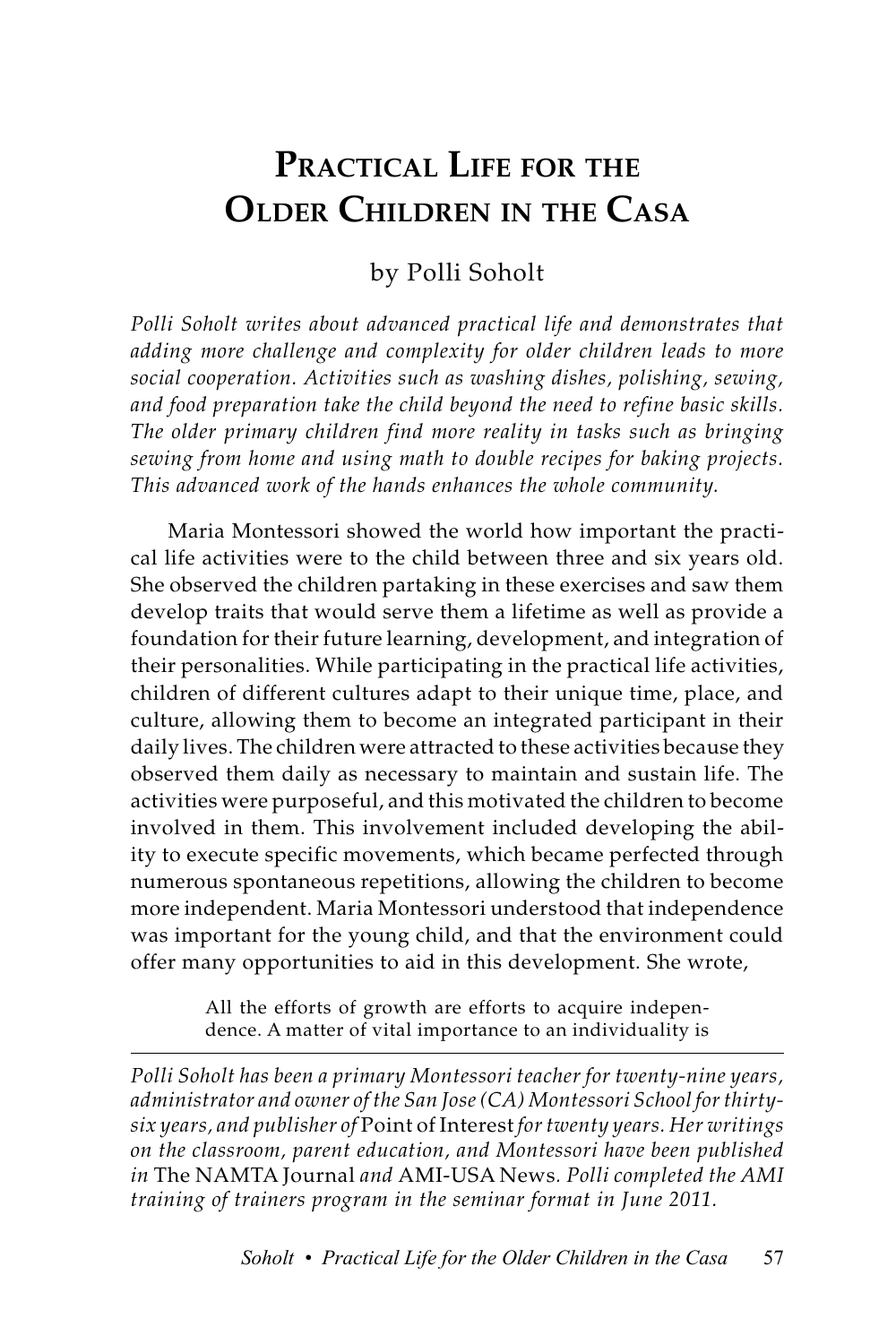that it should be able to function by itself. In order to grow and to develop, the child needs to acquire independence. (*What You Should Know About Your Child* 11)

At the same time, the children became a part of the little community of the Casa, understanding the needs and strengths of the other children as well as observing the part that the physical environment played in the successes of their daily lives. This social development continued throughout the three year stay in the Casa, with the younger children relying on the older children for support and assistance. The older children, being more accomplished because of their greater experience, willingly assisted and supported the younger children. This became a kind of mentorship that transpired between the children of the community without much, if any, guidance from the adults.

When we think about the practical life area for the oldest children, we have to take into account their history in the Casa and their growing consciousness. When they first joined the community in the Casa, they were intent on participating in the practical life experiences provided. Through repetition, they became more coordinated and skilled, which meant that they came to a point where they could execute most or all of the movements necessary to be considered skilled at pouring, dusting, polishing, washing, sewing, sweeping, washing their hands, and any other activities that allowed them to take care of themselves and their environment. In addition, they had the benefit of the movement activities, and gained control of their equilibrium and with their participation in the Silence Game, the ability to willfully cease all movement. At the same time, they were introduced to the guidelines of social interaction through the grace and courtesy activities. Just because the older child has mastered all of these skills does not mean that she cannot continue to benefit from challenging practical life work. These opportunities will continue to help the older child develop precision of movement (leading to economy of movement) as well as the ability to understand and remember longer and longer sequences that are required for more involved practical life work. As these children move closer to the second plane of development, they become more conscious of the social environment. They become aware of their role as mentors to the younger children and become aware of the environment in a new way. The older children will notice when some supplies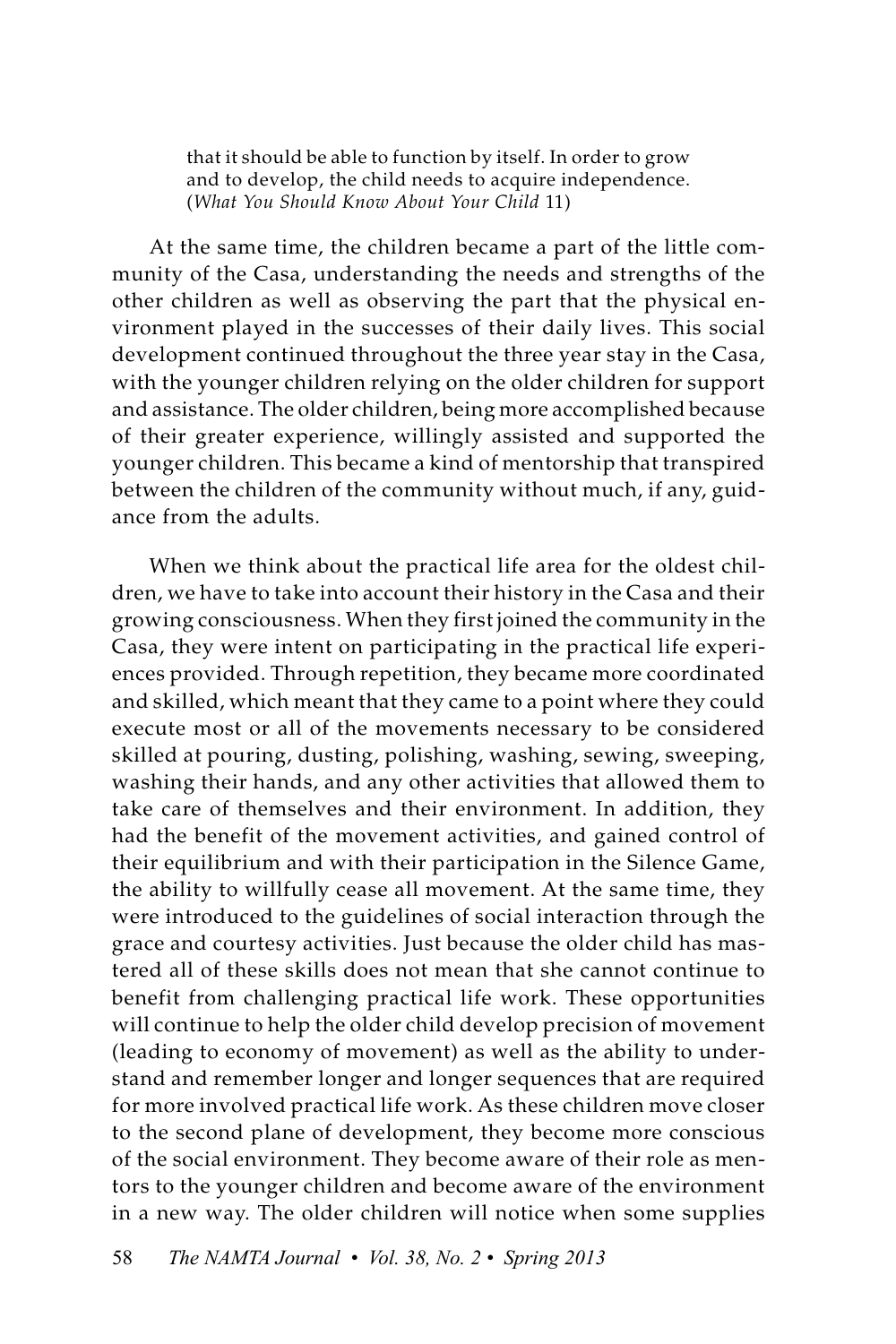are running low, they will notice when the flowers that decorate the room are wilting, and they will notice dusty surfaces that need attention. If the adults are aware of this change in the older children, they can offer ways that these children can participate in practical

It is a waste of the older child's time to continue with the basic pouring, spooning, and cleaning activities that were mastered long ago. We need to provide opportunities for them to function at the developmental level they have achieved.

life that will support the children's new status as a mentor and true caretaker of the environment. Maria Montessori wrote,

> Hence, there are two tendencies: one is the extension of consciousness by activities performed on the environment, the other is for perfecting and enrichment of those powers already formed. These show us that the period from three to six is one of "constructive perfecting" by means of activity. (*The Absorbent Mind* 175)

When the children are three, they are not concerned with the cleanliness of the table. They want to scrub it for the enjoyment of the movements and the process necessary to do the work. That is obvious by the frequency with which a child will scrub the same table a second or third time or dust the same shelf more than once. It is the process that calls to them, not the product of their work. The older children often begin their practical life work with an observation: there is debris on the floor, or there is dust on the shelves. When they engage in caring for the environment at an older age, they do the work to accomplish an end goal. This is what we need to keep in mind when offering them practical life at an older age. It is a waste of the older child's time to continue with the basic pouring, spooning, and cleaning activities that were mastered long ago. We need to provide opportunities for them to function at the developmental level they have achieved. These older children are approaching the time when they will move from the first plane to the second plane of development, marking a time when numerous changes will take place in the child. Maria Montessori observed this development. She wrote,

> The child does not grow in a uniform way day by day, at the same rate. In growth there are crises, somewhat like the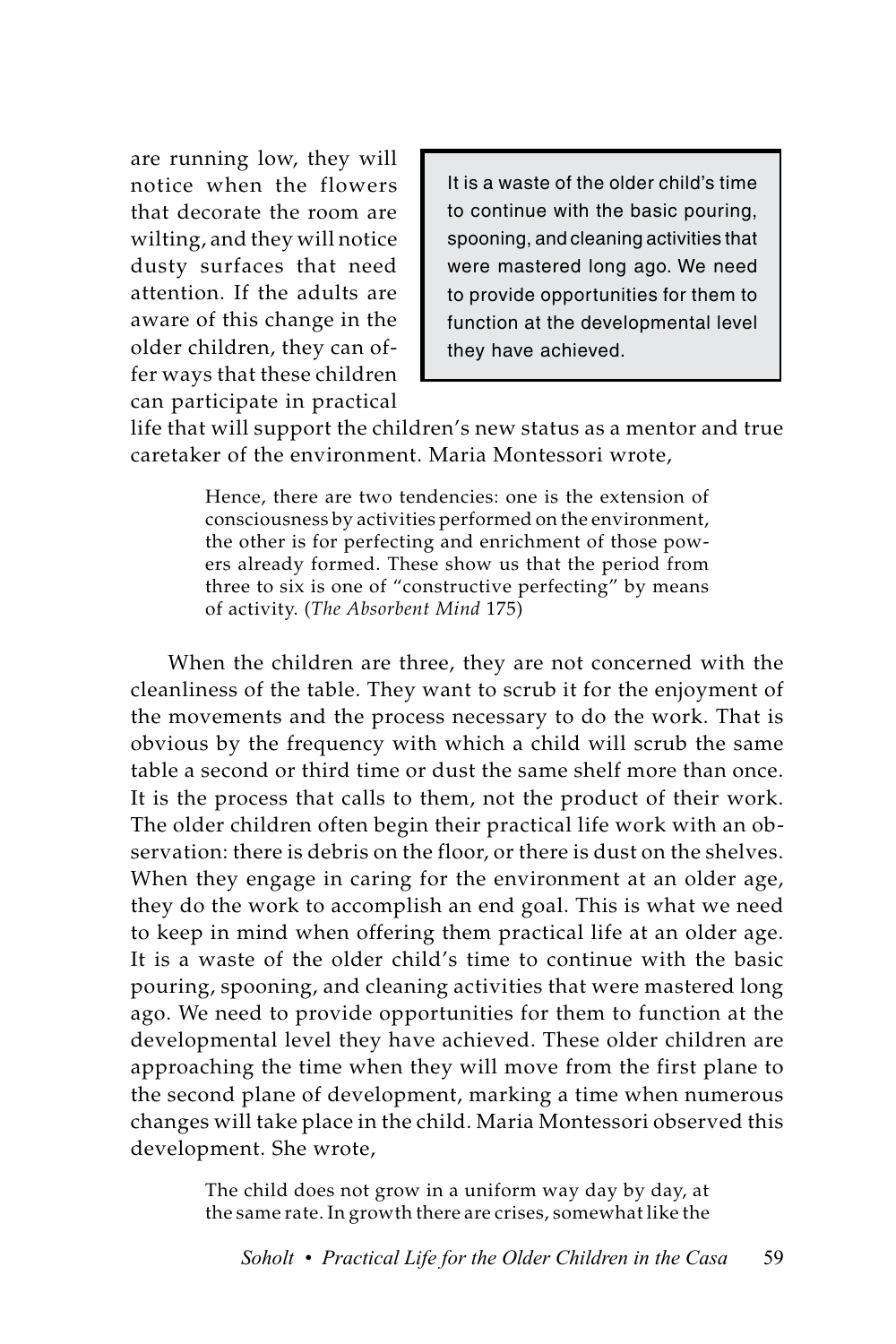metamorphosis of the insects. In the child the changes are not obvious but the process is similar. If in an educational approach one takes the child as a guide, it is obvious that the educator is led by the child instead of by preconceptions and prejudices. In fact, it is the child himself who will be the guide of education. (*The Four Planes of Education* 1)

If we examine the exercises that are introduced to the young child when she enters the Casa, we can find ways to extend or vary many of them to meet the needs of the older child, allowing her to continue on her developmental path as the first plane fades into the second plane.

#### **Dusting**

By the time the children have practiced and mastered the initial dusting exercises, they are often ready to join the extended day class. After some guidance, this group of mostly older children is capable of dusting most of the shelves in the classroom. Once a week, the guide can get out a large supply of dust cloths and a spray bottle of water that can be used on the classroom shelves. The children can be shown how to dampen their clothes with the spray bottle and then select a shelf unit to dust, top shelf to bottom shelf. It is important to demonstrate again how each piece of equipment must be removed from the shelf being dusted, placed on a rug, and finally dusted before it is placed back on the clean shelf. The difference between this activity and the early dusting the children did is that a whole shelf unit or two will be dusted each day, instead of one single shelf. In addition, the other older children will also be working at the same time on other shelves, so the community spirit of caring for the environment is enhanced. With most groups of children, there is no issue with each child's participation; they seem to be proud of the fact that they are capable of caring for the whole environment with their classmates. The goal is to dust all the shelves in the room once a week. It is important that the guide dust along with the children, as this adds to the community spirit of the work. In the beginning, it will take some time to dust the classroom as a group. As the children become more experienced, it will take around thirty minutes to complete the job. The children will become more and more efficient as the months go by, and they will begin to notice other things in the environment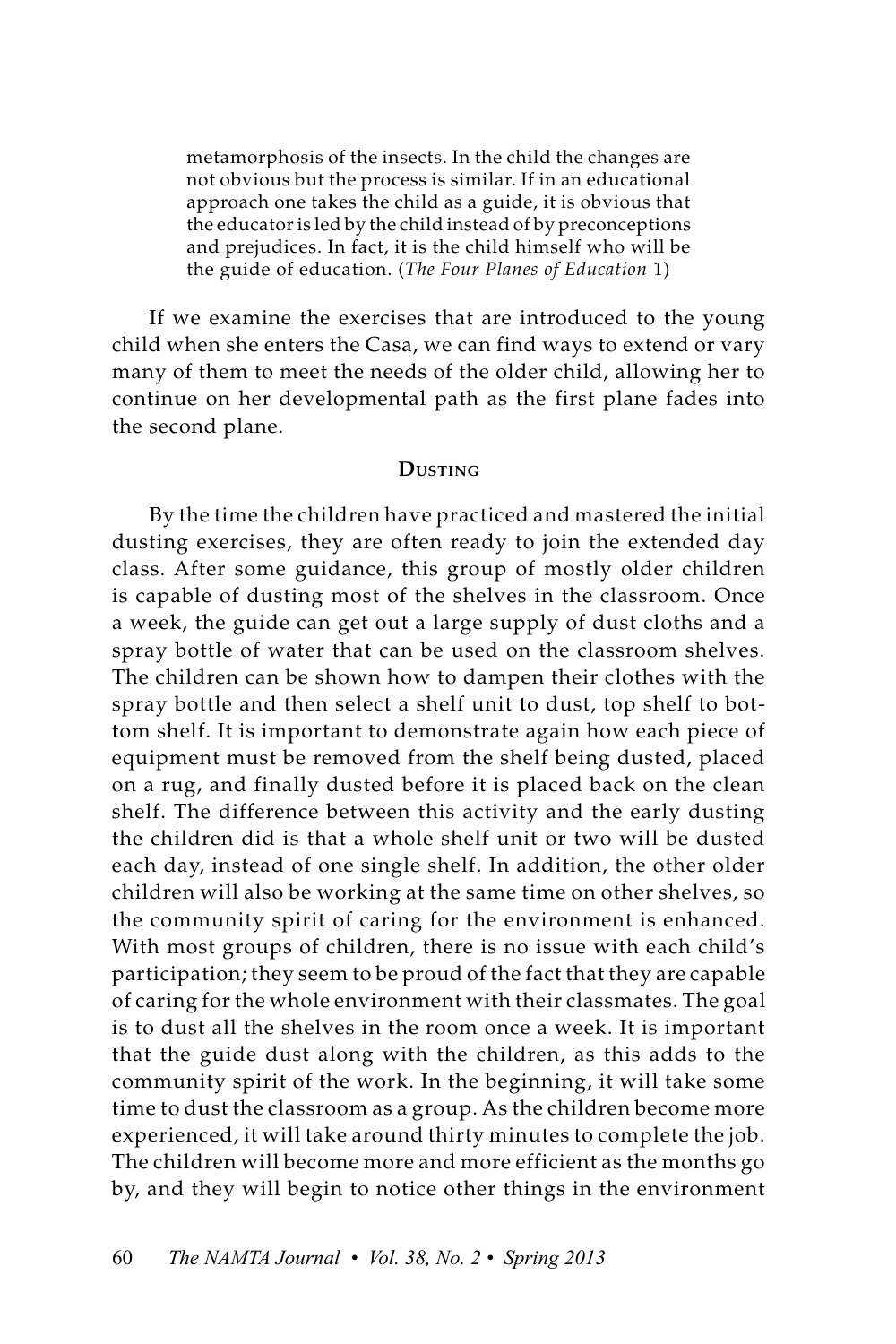that need maintenance. One child may show an interest in washing the leaves of all the plants, another child might show interest in dusting the back of the piano, another child may show interest in sweeping under the shelves. The initial activity of dusting all the shelves brings their attention to other aspects of the environment that may need attention. Since these children have developed the necessary skills to handle these tasks, they are more than willing to attend to the details that make the environment beautiful and ready for all of the children.

#### **Washing Dishes**

Most environments have a dish washing exercise so that the children are able to clean or rinse their dishes after snack and/ or lunch. For the oldest children, this exercise offers many opportunities for work beyond the initial presentation. For example, the older children can be shown how to take a dishpan around the environment and collect a few items made of metal from the shelves to wash. Naturally, they already know how to do the sequence of washing, and that remains the same for the things they collect from the environment. The difference is that once the items are washed, they need to be dried thoroughly and replaced on the shelves where they belong so that they are available to the rest of the children. (In some environments, the dishes remain in the dish rack after washing.) The guide can begin by inviting an older child to select metal, glass, or ceramic items to wash, dry, and replace on the shelves. Once the child has successfully done this activity a few times, he can be shown how to clean some of the Montessori materials and return them to the shelves. For example, the child can be invited to bring the color tablets to the dish washing area. They can be removed from the box and placed in the dishpan for washing. It is best to show the child to put the box on a counter or shelf at a distance, as it is important for the box to remain completely dry. Once the child has gone through the sequence of washing, drying, and returning the color tablets to the box, the work can be returned to the shelf. There are several Montessori materials that can safely be washed in this manner; however finding them requires guidance from the adult.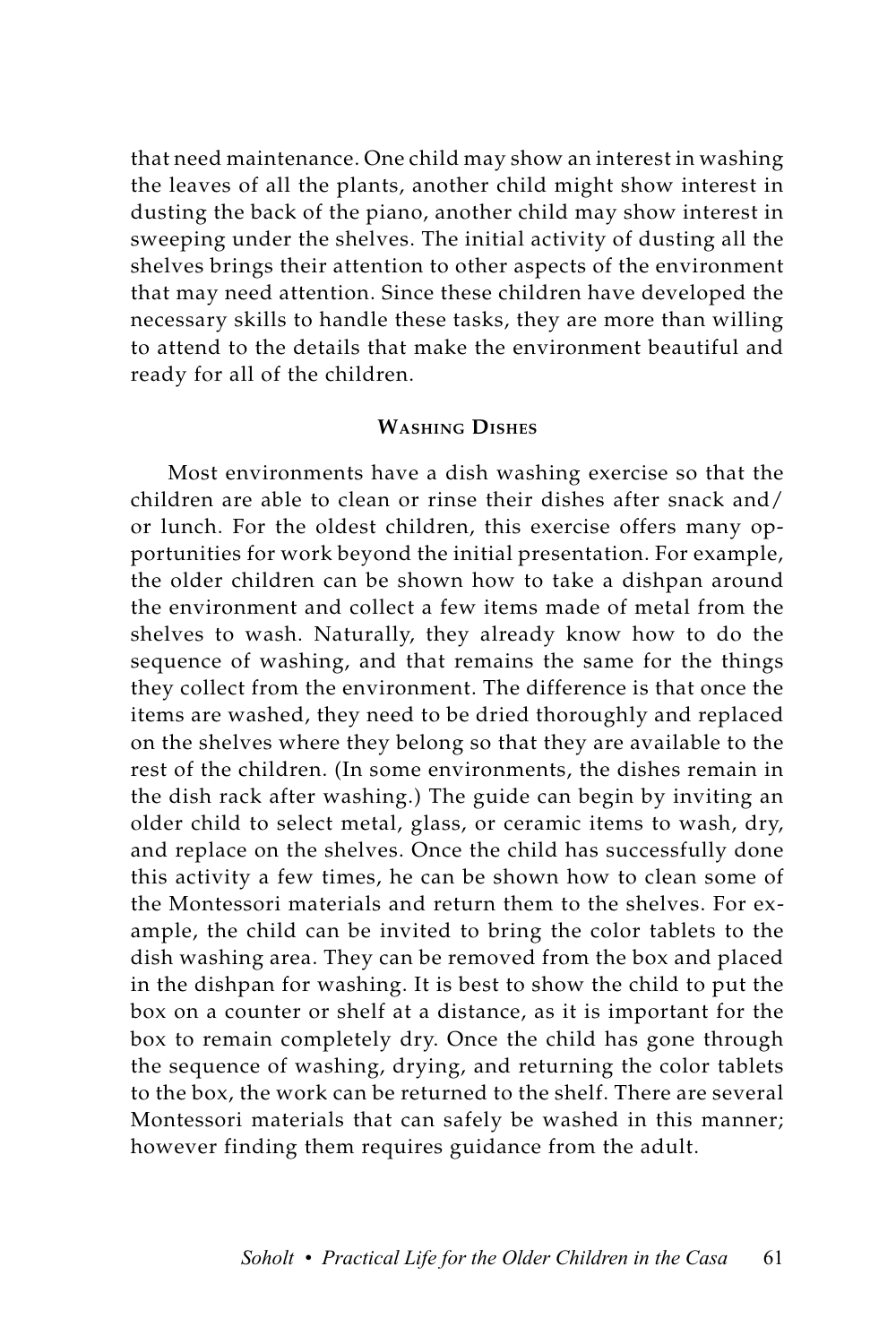#### **Polishing**

The new children entering a class will be shown how to polish mirrors, metal, and wood. These exercises can be used by the older children to polish almost any item made of these materials in the environment. For example, the older children can be invited to polish the door handles in addition to the many metal items in the classroom. If the environment has a full length mirror, the children will relish the challenge of polishing all of it. Many of the boxes and containers that hold the Montessori materials are made of wood, and these can be taken one by one to polish. Naturally, the older children who do this work must be skilled and developed enough to carefully finish the item chosen and return it to the shelf, ready for use. Once again, the adult's knowledge of the child's development will help to guide the child to polishing activities that will serve the community and demonstrate to the child that he is an active participant in the care of the environment.

#### **Sewing**

Once the children have learned how to sew on a button, make the hem stitch (or running stitch), and embroider, they are ready for more complicated sewing activities. One way to encourage sewing is to invite them to bring in clothes from home that need new buttons or simple seam repairs. This allows them to make the ever-important link between the outside world and what they have learned in the prepared environment.

The older children can also be shown how to make lining for the weavings they have made by cutting a rectangle out of fabric (the guide often needs to do this step) and hemming it with the running stitch. Then the guide can show the child how to pin the lining on the back of the weaving, and using the overcasting stitch, the child can sew the lining to the weaving. This makes a finished mat or doll house rug and takes some time to complete. The older children seem to relish these accomplishments because of the time and effort involved. The supplies for this type of project can be kept in a small sewing kit that is only available to the older children and is kept in the closed art cabinet.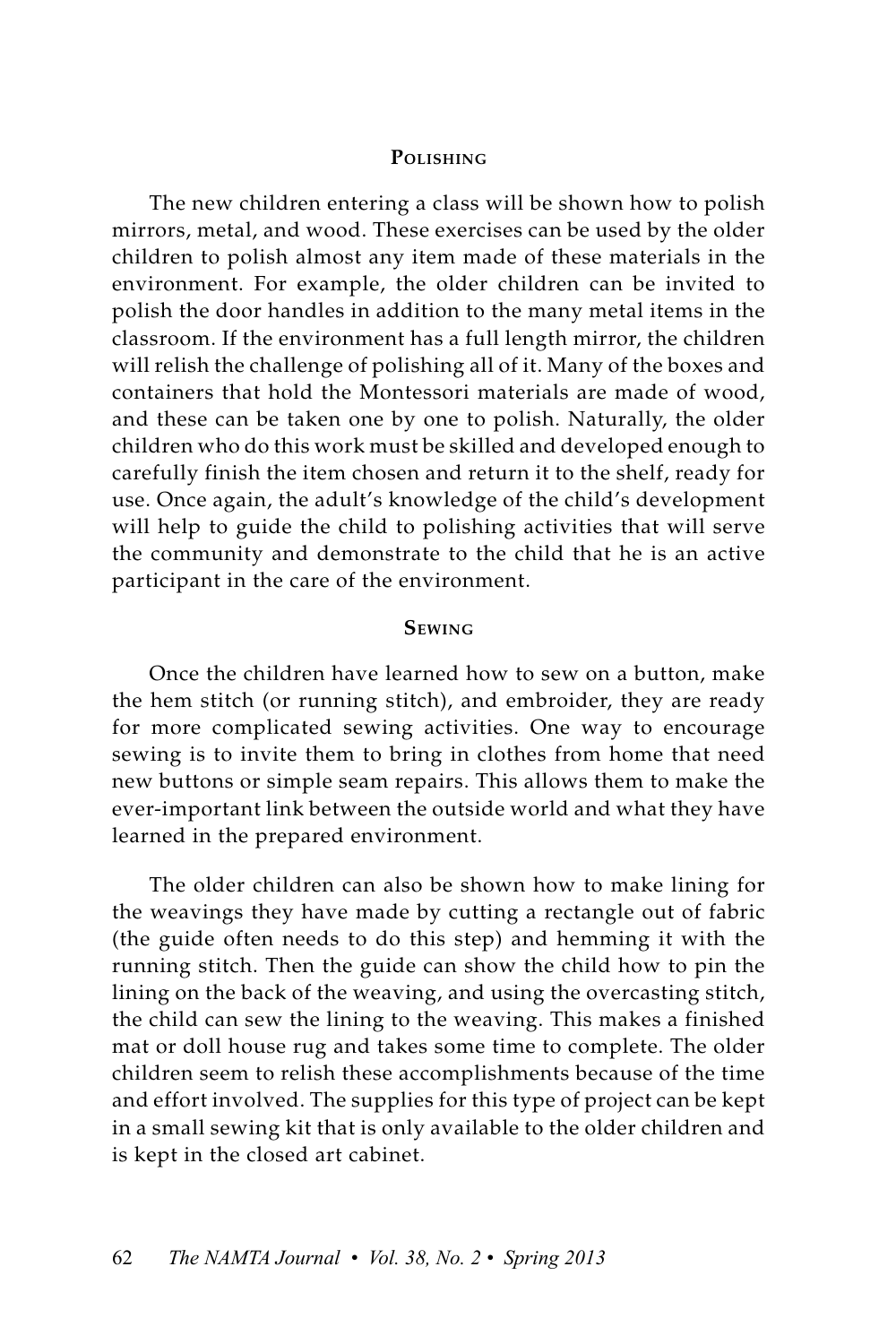Another way the sewing kit for the older children can be used is to make an apron. After the child chooses his fabric, the guide can assist him in cutting a rectangle for the skirt of the apron and a long, narrow strip for the waistband and tie. The adult can then guide the child through the sewing process, making sure that the stitches are small enough to hold and that the knots are secure. Since this takes some time to finish, it is important to have a place where the child can keep it throughout the process. There can be a basket in the environment to keep these kinds of work in progress, or the child can keep it folded neatly in his locker or cubby. Once the child has made one apron, it is likely that he will be able to make a second one (if he chooses) with little or no guidance.

The children who enjoy embroidery can work on a group project that will become a part of the environment when finished. The children enjoy making a tablecloth for the snack table or the vanity. The adult can provide a prepared cloth with sewing guidelines or the children can hem the fabric and make their own design and transfer it to muslin, linen, or cotton. Embroidery floss and embroidery hoops can be added to the sewing kit described above. This type of project takes a long time to complete, as there is usually a lot of stitching required, and only one child can work on it at a time. When it is not in use, it can be stored in the basket for unfinished sewing. When it is completed, the older children enjoy seeing it in use and beautifying their environment.

### **Food Preparation**

When the new children enter the prepared environment, they are introduced to food preparation through preparing their own snacks and vegetable preparation exercises. Most of these children have had little or no experience preparing food, so these activities are important for their development of independence as well as learning the skills associated with food preparation. If the adults plan the snack sequence carefully, the children can be lead through a series of necessary food preparation skills while making their own snacks. For example, the individual snack can begin very simply by offering them the opportunity to serve themselves from snack foods prepared. While this sounds simple enough, many of the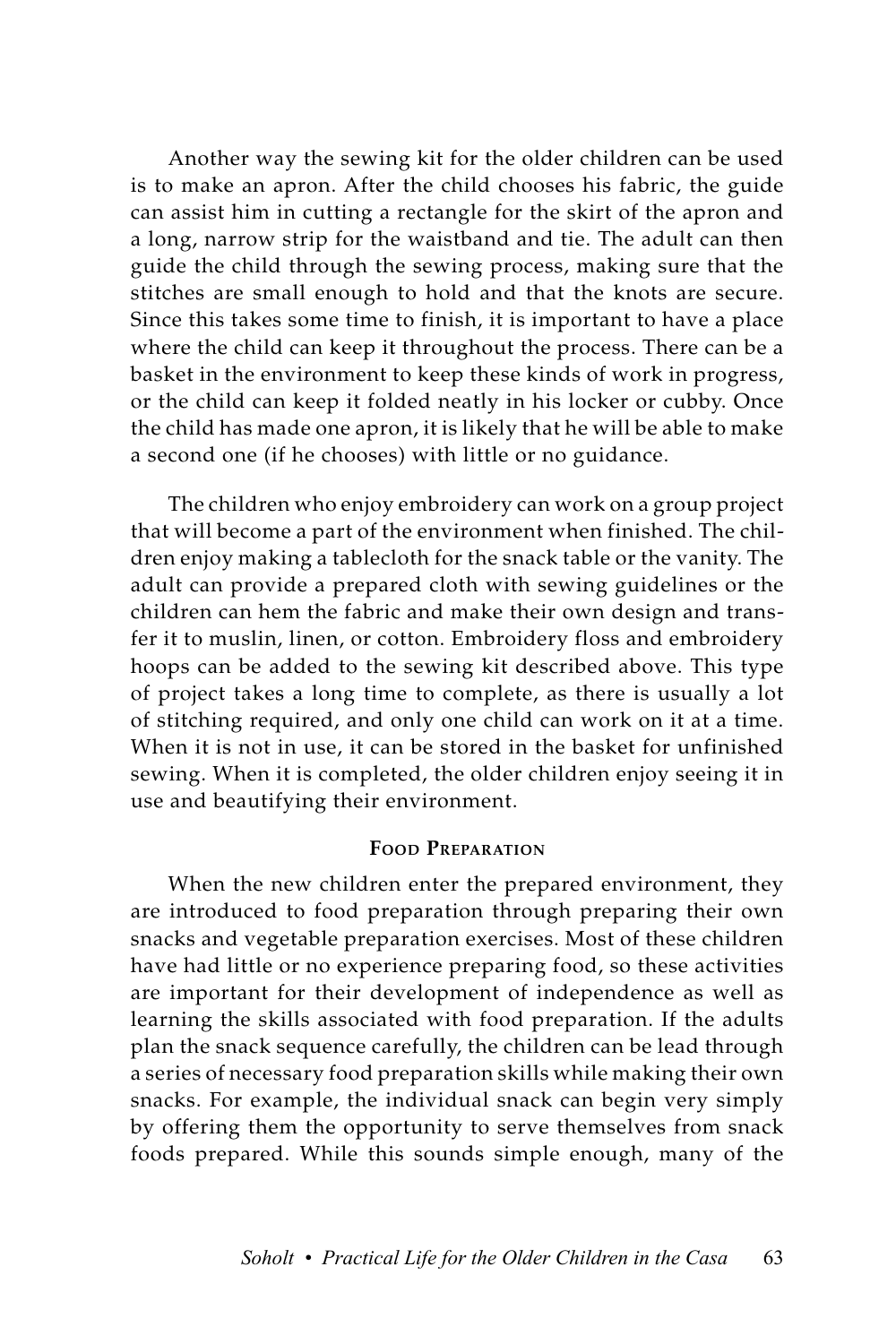new children will not have had experience using tongs or scoops or spoons to serve themselves. After a few weeks of this initial snack preparation, the snack can be changed so that the children have the opportunity to learn to spread. They can spread cream cheese on crackers or soy butter on apple slices. After several weeks of this type of preparation, they can be introduced to mixing by offering yogurt and grains for making a dip for fruit or vegetables. Next they can use their cutting skills to prepare an individual fruit salad. Once these basic skills are covered, many variables can be added including orange juice squeezing and making simple baked snacks in a toaster oven.

By the time the children reach the stage where they are the oldest children in the class, they have developed many food preparation skills, and they are usually reading and have some math skills. These older children can be shown how to follow simple baking recipes that can be prepared in class and later served to the children as snack. These baking projects work well if two children work together, and one good way to form that team is to have one of the oldest children work with one of the younger children. That way, the older child can guide the younger one by reading the recipe and showing the younger child how to measure and mix the recipe. In the environments that provide these kinds of experiences, the guide is present when it is time to put the pans in the oven and the children wear oven mitts that extend well beyond their elbows. By teaming an older child with a younger one, the older child becomes the mentor and the younger child gets the experience of participating in the baking that will result in part of the snack for the whole group. If the prepared environment has a full kitchen, the older children will have many other kinds of food preparation activities that will add to their cooking skills as well as allow them to feel their importance to the community as a whole.

These suggestions for the older children are meant to trigger other thoughts as to how we can enhance the practical life experiences for the children who have mastered the basic skills. It is obvious that they will have a continuing interest in caring for themselves and their environment, and it is up to the adults to find ways to meet this need. If they are working on advanced practical life exercises, they will be intellectually engaged, which will serve to increase